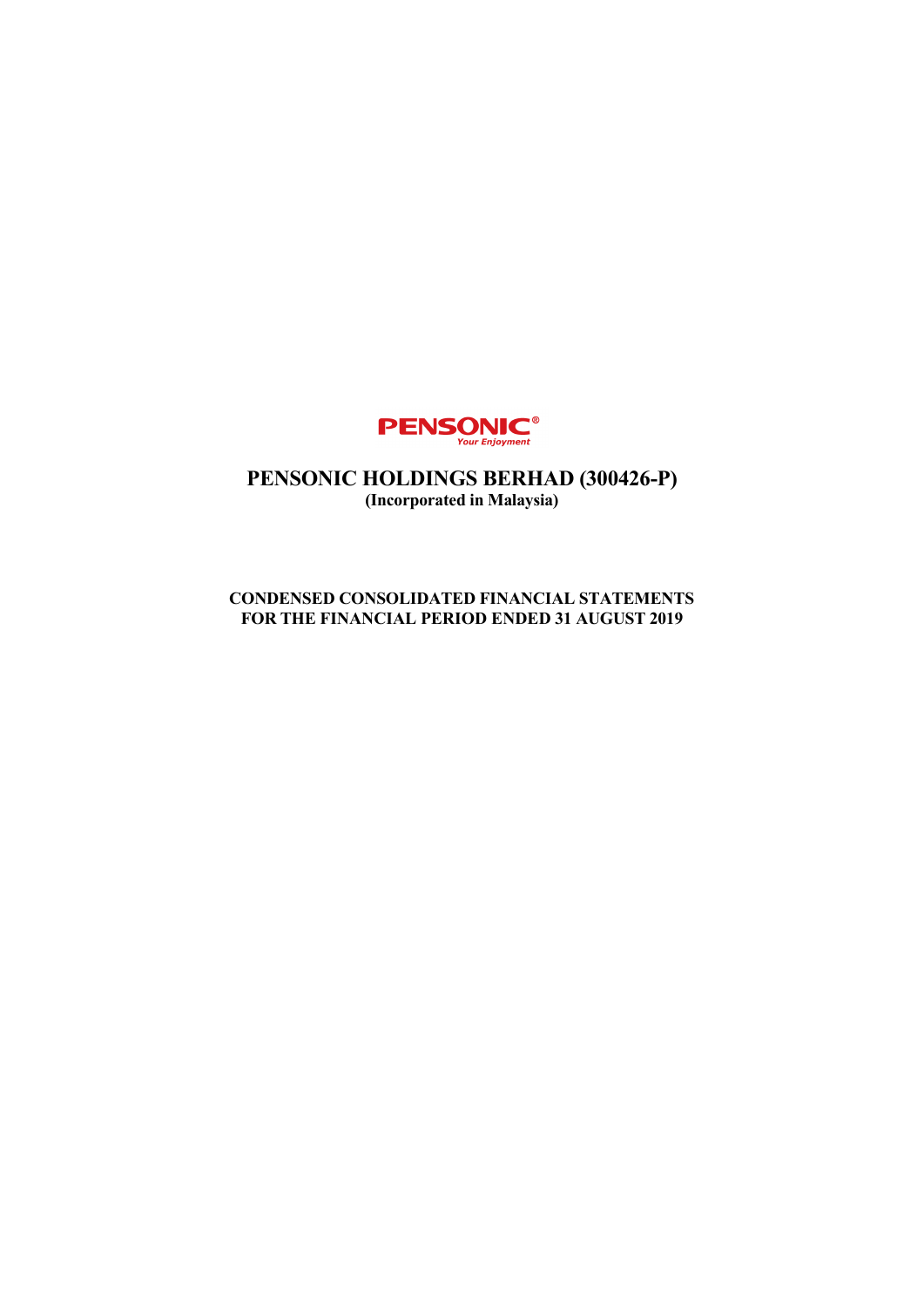(Incorporated in Malaysia)

### **INTERIM REPORT FOR THE PERIOD ENDED 31 AUGUST 2019**

**Condensed Consolidated Statement of Profit or Loss and Other Comprehensive Income The figures have not been audited** 

|                                                    | <b>Note</b> | <b>Individual Quarter</b><br>3 months ended |                            | <b>Cumulative Quarter</b><br>3 months ended |                            |
|----------------------------------------------------|-------------|---------------------------------------------|----------------------------|---------------------------------------------|----------------------------|
|                                                    |             | 31-Aug-19<br><b>RM'000</b>                  | 31-Aug-18<br><b>RM'000</b> | 31-Aug-19<br><b>RM'000</b>                  | 31-Aug-18<br><b>RM'000</b> |
| Revenue                                            | 9           | 69,298                                      | 93,312                     | 69,298                                      | 93,312                     |
| Cost of sales                                      |             | (57, 502)                                   | (75, 586)                  | (57, 502)                                   | (75, 586)                  |
| Gross profit                                       |             | 11,796                                      | 17,726                     | 11,796                                      | 17,726                     |
| Other operating income                             |             | 513                                         | 254                        | 513                                         | 254                        |
| Interest income                                    |             | 27                                          | 15                         | 27                                          | 15                         |
| Operating expenses                                 |             | (12, 459)                                   | (14, 452)                  | (12, 459)                                   | (14, 452)                  |
| <b>Results from operating activities</b>           |             | (123)                                       | 3,543                      | (123)                                       | 3,543                      |
| Finance costs                                      |             | (1,110)                                     | (1,017)                    | (1, 110)                                    | (1,017)                    |
| <b>Operating (loss)/profit</b>                     |             | (1,233)                                     | 2,526                      | (1, 233)                                    | 2,526                      |
| Share of loss of equity accounted associates       |             |                                             |                            |                                             |                            |
| (Loss)/profit before tax                           |             | (1,233)                                     | 2,526                      | (1,233)                                     | 2,526                      |
| Tax expense                                        | 18          | $\mathbf{1}$                                | (776)                      | $\mathbf{1}$                                | (776)                      |
| (Loss)/profit after tax                            |             | (1,232)                                     | 1,750                      | (1, 232)                                    | 1,750                      |
| Other comprehensive expenses, net of tax           |             |                                             |                            |                                             |                            |
| Foreign currency translation differences           |             | 64                                          | 203                        | 64                                          | 203                        |
| Total comprehensive (loss)/income for the period   |             | (1, 168)                                    | 1,953                      | (1, 168)                                    | 1,953                      |
| (Loss)/Profit attributable to:                     |             |                                             |                            |                                             |                            |
| Shareholders of the Company                        |             | (1, 147)                                    | 1,755                      | (1, 147)                                    | 1,755                      |
| Non-controlling interests                          |             | (85)                                        | (5)                        | (85)                                        | (5)                        |
|                                                    |             | (1, 232)                                    | 1,750                      | (1, 232)                                    | 1,750                      |
| Total comprehensive (loss)/income attributable to: |             |                                             |                            |                                             |                            |
| Shareholders of the Company                        |             | (1,083)                                     | 1,958                      | (1,083)                                     | 1,958                      |
| Non-controlling interests                          |             | (85)                                        | (5)                        | (85)                                        | (5)                        |
|                                                    |             | (1, 168)                                    | 1,953                      | (1, 168)                                    | 1,953                      |
| Basic (loss)/earnings per ordinary share (sen)     | 24          | (0.88)                                      | 1.35                       | (0.88)                                      | 1.35                       |
| Diluted (loss)/earnings per ordinary share (sen)   | 24          | (1.19)                                      | 1.37                       | (1.19)                                      | 1.37                       |

The Condensed Consolidated Statement of Comprehensive Income should be read in conjunction with the audited financial statements for the year ended 31 May 2019 and the accompanying explanatory notes attached to the interim financial statements.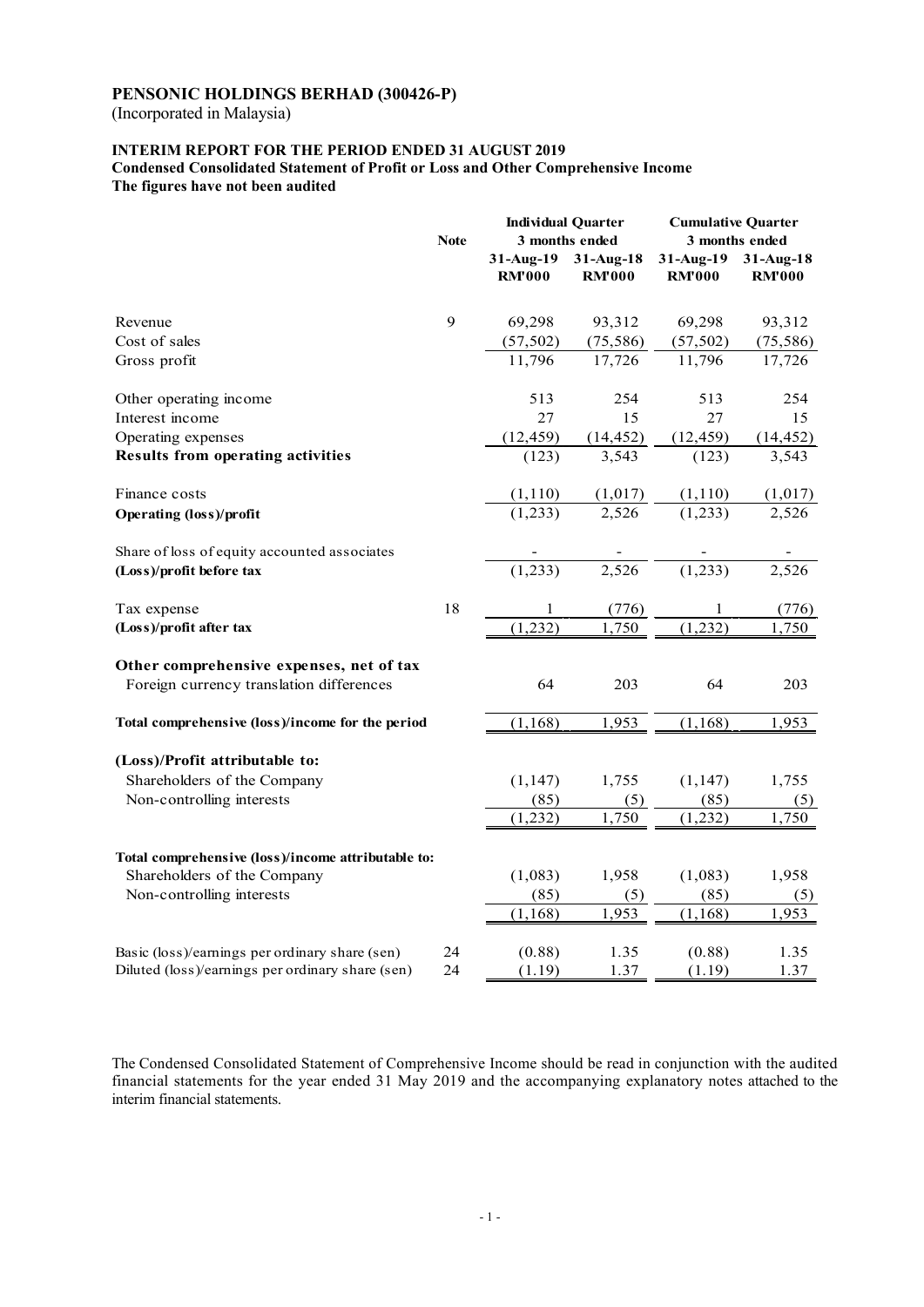(Incorporated in Malaysia)

### **INTERIM REPORT FOR THE FINANCIAL AS AT 31 AUGUST 2019 Condensed Consolidated Statement of Financial Position**

**The figures have not been audited** 

|                                                          | <b>Note</b> | (Unaudited)<br>31-Aug-19<br><b>RM'000</b> | (Audited)<br>31-May-19<br><b>RM'000</b> |
|----------------------------------------------------------|-------------|-------------------------------------------|-----------------------------------------|
| <b>ASSETS</b>                                            |             |                                           |                                         |
| Property, plant and equipment                            |             | 111,415                                   | 113,277                                 |
| Intangible assets                                        |             | 870                                       | 870                                     |
| Investments in associates                                |             | 539                                       | 539                                     |
| Deferred tax assets                                      |             | 533                                       | 533                                     |
| Right of use assets                                      |             | 2.049                                     |                                         |
| Total non-current assets                                 |             | 115,406                                   | 115,219                                 |
| Inventories                                              |             | 74,364                                    | 70,556                                  |
| Trade and other receivables                              | 20          | 51,519                                    | 67,101                                  |
| Current tax assets                                       |             |                                           | 306                                     |
| Fixed deposit                                            |             | 494                                       | 498                                     |
| Cash and cash equivalents                                |             | 25,610                                    | 21,886                                  |
| <b>Total current assets</b>                              |             | 151,987                                   | 160,347                                 |
| Assets classified as held for sales                      |             | 8,109                                     | 204                                     |
| <b>TOTAL ASSETS</b>                                      |             | 275,502                                   | 275,770                                 |
| <b>EQUITY</b>                                            |             |                                           |                                         |
| Share capital                                            |             | 67,671                                    | 67,671                                  |
| Reserves                                                 |             | 44,547                                    | 45,630                                  |
| Total equity attributable to owners of the Company       |             | 112,218                                   | 113,301                                 |
| Non-controlling interests                                |             | 2,157                                     | 2,273                                   |
| <b>TOTAL EQUITY</b>                                      |             | 114,375                                   | 115,574                                 |
| <b>LIABILITIES</b>                                       |             |                                           |                                         |
| Loans and borrowings                                     | 21          | 22,719                                    | 23,554                                  |
| Deferred tax liabilities                                 |             | 286                                       | 358                                     |
| Lease liability                                          |             | 1,288                                     |                                         |
| <b>Total non-current liabilities</b>                     |             | 24,293                                    | 23,912                                  |
| Trade and other payables                                 |             | 42,103                                    | 42,201                                  |
| Loans and borrowings                                     | 21          | 88,934                                    | 88,213                                  |
| Current tax liabilities                                  |             | 5,016                                     | 5,870                                   |
| Lease liability                                          |             | 781                                       |                                         |
| <b>Total current liabilities</b>                         |             | 136,834                                   | 136,284                                 |
| <b>Total liabilities</b>                                 |             | 161,127                                   | 160,196                                 |
| <b>TOTAL EQUITY AND LIABILITIES</b>                      |             | 275,502                                   | 275,770                                 |
| Net assets per share attributable to equity holders (RM) |             | 0.88                                      | 0.89                                    |

The Condensed Consolidated Statement of Financial Position should be read in conjunction with the audited financial statements for the year ended 31 May 2019 and the accompanying explanatory notes attached to the interim financial statements.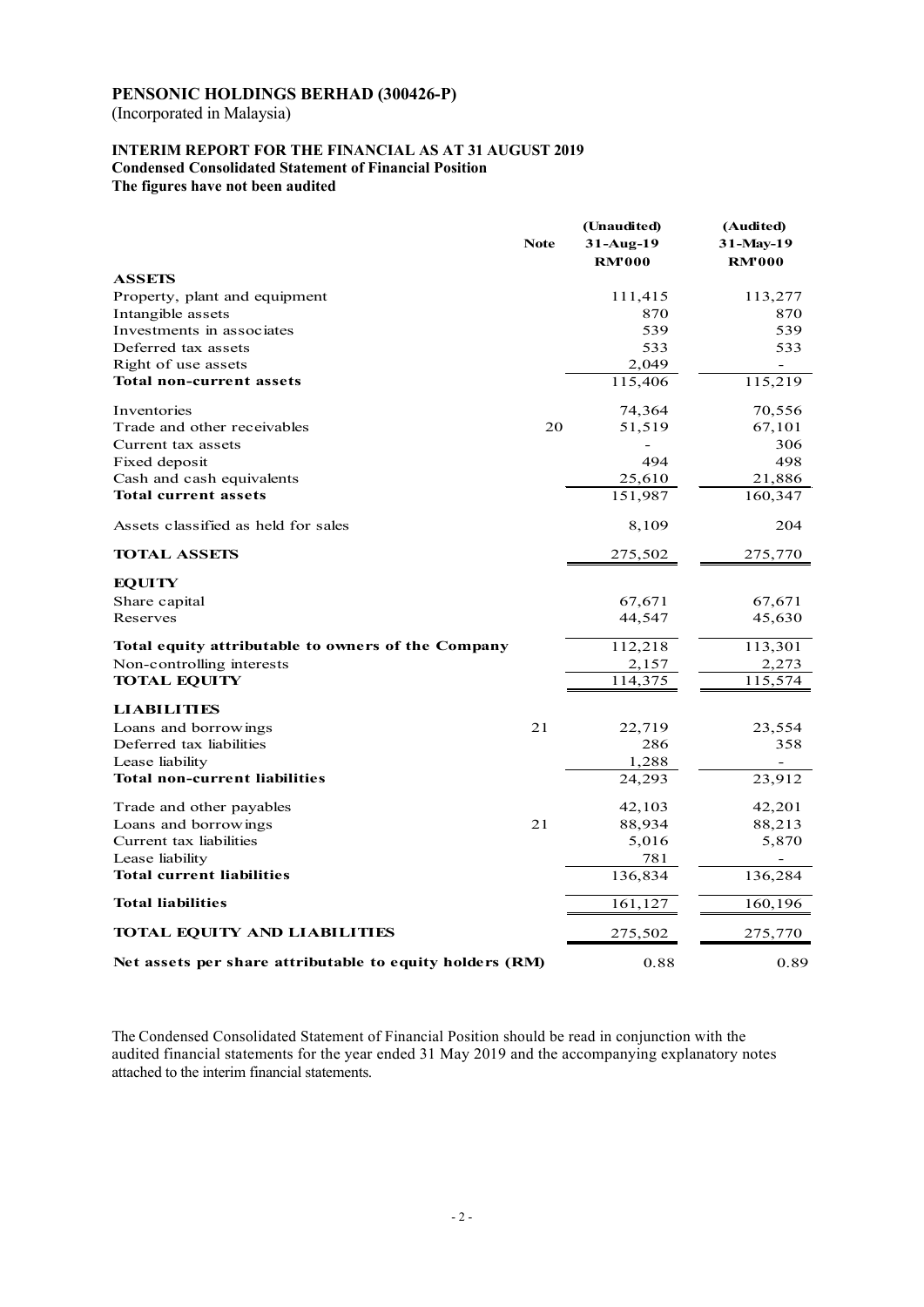(Incorporated in Malaysia)

### **INTERIM REPORT FOR THE PERIOD ENDED 31 AUGUST 2019 Condensed Consolidated Statement of Changes in Equity The figures have not been audited**

|                                           |                          | <b>Attributable to owners of the Company</b> |                          |                          |                          |                             |               |                                  |                               |
|-------------------------------------------|--------------------------|----------------------------------------------|--------------------------|--------------------------|--------------------------|-----------------------------|---------------|----------------------------------|-------------------------------|
|                                           |                          | <b>Non-Distributable</b>                     |                          |                          |                          | <b>Distributable</b>        |               |                                  |                               |
|                                           | <b>Share</b><br>Capital  | Exchange<br>translation<br>Reserve           | Capital<br>reserve       | Warrant<br>reserve       | Other<br><b>Reserve</b>  | <b>Retained</b><br>Earnings | <b>Total</b>  | Non-<br>controlling<br>interests | <b>Total</b><br><b>Equity</b> |
|                                           | <b>RM'000</b>            | <b>RM'000</b>                                | <b>RM'000</b>            | <b>RM'000</b>            | <b>RM'000</b>            | <b>RM'000</b>               | <b>RM'000</b> | <b>RM'000</b>                    | <b>RM'000</b>                 |
| At 1 June 2018, as previously reported    | 67,671                   | (284)                                        | 4,488                    | 6,483                    | (638)                    | 34,893                      | 112,613       | 2,168                            | 114,781                       |
| Adjustment of MFRS 9                      |                          |                                              | -                        |                          |                          | (242)                       | (242)         |                                  | (242)                         |
| At 1 June 2018, restated                  | 67,671                   | (284)                                        | 4,488                    | 6,483                    | (638)                    | 34,651                      | 112,371       | 2,168                            | 114,539                       |
| Foreign currency translation differences  |                          | 203                                          | $\overline{\phantom{a}}$ |                          |                          |                             | 203           |                                  | 203                           |
| Profit for the period                     | $\overline{\phantom{a}}$ | $\overline{\phantom{0}}$                     | $\overline{\phantom{a}}$ | $\overline{\phantom{0}}$ | $\overline{\phantom{0}}$ | 1,755                       | 1,755         | (5)                              | 1,750                         |
| Total comprehensive income for the period |                          | 203                                          | $\overline{\phantom{a}}$ | $\overline{\phantom{a}}$ | $\overline{\phantom{a}}$ | 1,755                       | 1,958         | (5)                              | 1,953                         |
| <b>At 31 August 2018</b>                  | 67,671                   | (81)                                         | 4,488                    | 6,483                    | (638)                    | 36,648                      | 114,571       | 2,163                            | 116,734                       |
| <b>At 1 June 2019</b>                     | 67,671                   | 86                                           | 4,488                    | 6,483                    | (638)                    | 35,211                      | 113,301       | 2,273                            | 115,574                       |
| Foreign currency translation differences  | $\overline{\phantom{a}}$ | 64                                           | $\blacksquare$           | $\overline{\phantom{0}}$ |                          |                             | 64            | $\overline{\phantom{0}}$         | 64                            |
| Loss for the period                       | $\overline{\phantom{a}}$ | $\overline{\phantom{0}}$                     | $\overline{\phantom{a}}$ | $\overline{\phantom{0}}$ | $\overline{\phantom{0}}$ | (1, 147)                    | (1, 147)      | (85)                             | (1,232)                       |
| Total comprehensive loss for the period   | $\overline{\phantom{0}}$ | 64                                           | $\overline{\phantom{a}}$ | $\overline{\phantom{0}}$ |                          | (1, 147)                    | (1,083)       | (85)                             | (1,168)                       |
| Capital distribution to NCI               |                          |                                              |                          |                          |                          |                             |               | (31)                             | (31)                          |
| <b>At 31 August 2019</b>                  | 67,671                   | 150                                          | 4,488                    | 6,483                    | (638)                    | 34,064                      | 112,218       | 2,157                            | 114,375                       |

The Condensed Consolidated Statement of Changes in Equity should be read in conjunction with the audited financial statements for the year ended 31 May 2019 and the accompanying explanatory notes attached to the interim fi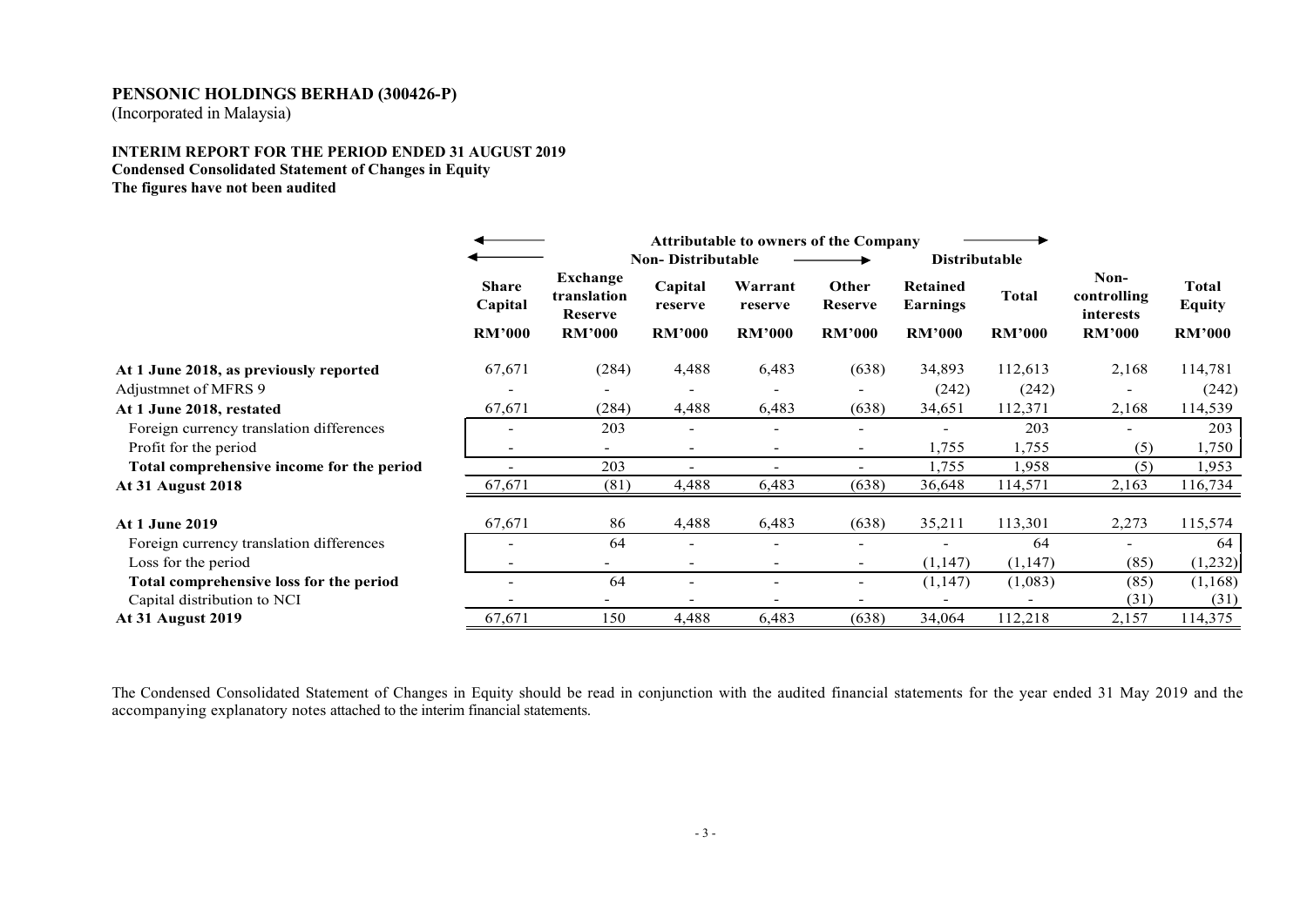(Incorporated in Malaysia)

## **INTERIM REPORT FOR THE PERIOD ENDED 31 AUGUST 2019 Condensed Consolidated Statement of Cash Flows**

**The figures have not been audited** 

|                                                             | <b>Cumulative Quarters</b>   |               |
|-------------------------------------------------------------|------------------------------|---------------|
|                                                             | 3 months ended               |               |
|                                                             | 31-Aug-19                    | $31-Aug-18$   |
|                                                             | <b>RM'000</b>                | <b>RM'000</b> |
| Cash flows from operating activities                        |                              |               |
| (Loss)/profit before tax                                    | (1,233)                      | 2,526         |
| Adjustments for:                                            |                              |               |
| Depreciation of property, plant and equipment               | 1,569                        | 1,589         |
| Depreciation of right of use assets                         | 369                          |               |
| (Gain)/Loss on disposal of plant and equipment              |                              | 35            |
| (Reversal)/Impairment loss on receivables                   | (10)                         | 83            |
| Interest expense                                            | 1,110                        | 1,017         |
| Interest income                                             | (26)                         | (15)          |
| Plant and equipment written off                             |                              | 4             |
| Operating profit before working capital changes             | 1,779                        | 5,239         |
|                                                             |                              |               |
| Changes in working capital:<br>Inventories                  | (3,808)                      | 210           |
| Trade and other receivables                                 | 15,592                       | 3,587         |
| Trade and other payables                                    | (98)                         | (10,099)      |
| Cash generated/(used in) from operations                    | 13,465                       | (1,063)       |
| Income tax paid                                             | (619)                        | (208)         |
| Net cash from/(used in) operating activities                | 12,846                       | (1,271)       |
| Cash flows from investing activities                        |                              |               |
| Proceeds from disposal of plant and equipment               |                              | 2             |
| Purchase of property, plant and equipment                   | $\qquad \qquad -$<br>(7,611) | (907)         |
| Interest received                                           | 26                           | 15            |
| Net cash used in investing activities                       | (7, 585)                     | (890)         |
| <b>Cash flows from financing activities</b>                 |                              |               |
| Drawdown/(Repayment) of loans and borrowings, net           | (4, 568)                     | (1,216)       |
| Drawdown/(Repayment) of finance lease liabilities           | (147)                        | 257           |
| Repayment of lease liability                                | (348)                        |               |
| Withdrawal/(Placement) of pledged fixed deposits            | 4                            | (765)         |
| Interest paid                                               | (1,110)                      | (1,017)       |
| Capital distribution of a subsidiary                        | (31)                         |               |
| Net cash used in financing activities                       | (6,200)                      | (2,741)       |
| Net decrease in cash and cash equivalents                   | (939)                        | (4,902)       |
| Cash and cash equivalents at beginning of period            | 20,266                       | 19,586        |
| Effect of exchange differences on cash and cash equivalents | 63                           | 201           |
| Cash and cash equivalents at end of period                  |                              |               |
|                                                             | 19,390                       | 14,885        |
| Cash and cash equivalents comprised the following:          |                              |               |
| Cash and bank balances                                      | 25,610                       | 18,700        |
| Bank overdrafts                                             | (6,220)                      | (3,815)       |
|                                                             | 19,390                       | 14,885        |

The Condensed Consolidated Statement of Cash Flows should be read in conjunction with the audited financial statements for the year ended 31 May 2019 and the accompanying explanatory notes attached to the interim financial statements.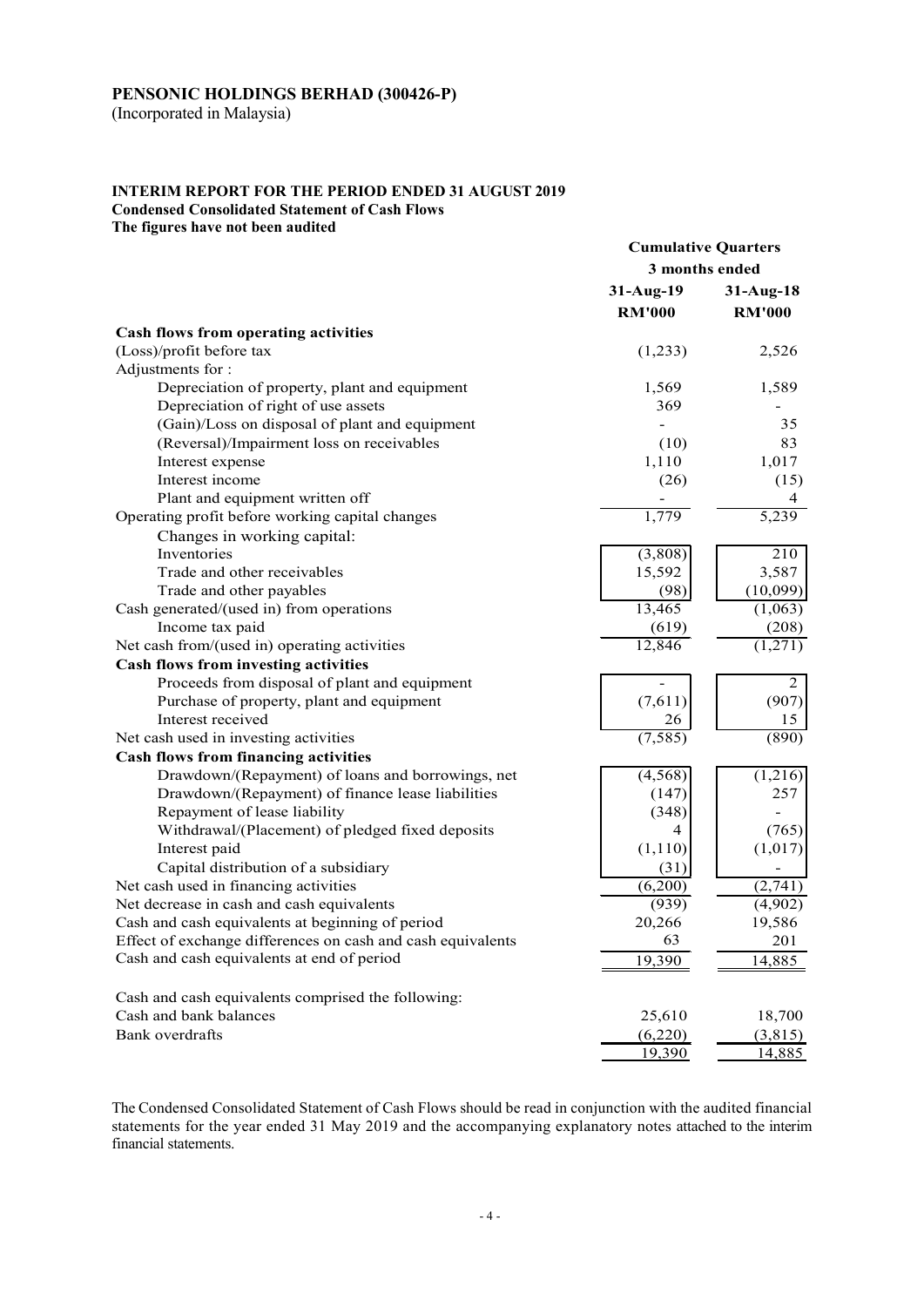(Incorporated in Malaysia)

### **INTERIM REPORT FOR THE PERIOD ENDED 31 AUGUST 2019 (Unaudited) Notes to the condensed consolidated interim financial statements**

### **1. Basis of preparation**

This condensed consolidated interim financial statements ("Condensed Report") has been prepared in accordance with MFRS 134: Interim Financial Reporting and paragraph 9.22 of the Main Market Listing Requirements of Bursa Malaysia Securities Berhad. This Condensed Reports also complies with IAS 34: Interim Financial Reporting issued by the International Accounting Standards Board (IASB).

The Condensed Report should be read in conjunction with the audited financial statements for the year ended 31 May 2019. The explanatory notes attached to these Condensed Report provide an explanation of events and transactions that are significant to an understanding of the changes in the financial position and performance of the Group since the year ended 31 May 2019.

The accounting policies and methods of computation adopted by the Group in this Condensed Report are consistent with the most recent annual audited financial statements for the year ended 31 May 2019 except for the adoption of the following new MFRSs, amendments to MFRSs and IC Interpretations that are effective for annual periods beginning on or after 1 June 2019, as disclosed below:

### *MFRS 16, Leases*

*IC Interpretation 23, Uncertainty Over Income Tax Treatments* 

*Amendments to MFRS 3, Business Combinations (Annual Improvements to MFRS Standards 2015- 2017 Cycle)* 

*Amendments to MFRS 9, Financial Instruments - Prepayment Features with Negative Compensation Amendments to MFRS 11, Joint Arrangements (Annual Improvements to MFRS Standards 2015-2017 Cycle)* 

*Amendments to MFRS 112, Income Taxes (Annual Improvements to MFRS Standards 2015-2017 Cycle)* 

*Amendments to MFRS 119, Employee Benefits - Plan Amendment, Curtailment or Settlement Amendments to MFRS 123, Borrowing Costs (Annual Improvements to MFRS Standards 2015-2017 Cycle)* 

*Amendments to MFRS 128, Investment in Associates and Joint Ventures - Long Term Interests in Associates and Joint Ventures* 

The adoption of the above pronouncements does not have any significant impact to the Group except for the following:

### **MFRS 16 Leases**

The Group has adopted MFRS 16 from 1 June 2019 with any cumulative effect of initial application recognised at that date without restating the comparative information presented under MFRS 117. The impact of the initial application of MFRS 16 on statement of financial position are as follow:

|                                             | Note | Impact of adoption of MFRS 16 to<br>opening balance at 1 June 2019 |
|---------------------------------------------|------|--------------------------------------------------------------------|
| <b>Statement of financial position</b>      |      | <b>RM'000</b>                                                      |
| Increase in right-of-use assets             | (a)  | 2.418                                                              |
| Increase in non - current lease liabilities | (b)  | 1.034                                                              |
| Increase in current lease liabilities       | (b)  | 1,384                                                              |

Notes:

a) The right-of-use assets are measured at cost less accumulated depreciation and impairment losses if any, and adjusted for any remeasurement of the lease liabilities.

b) The lease liabilities are measured at present value of the lease payments that are not paid as at 1 June 2019 using its incremental borrowing rate. Subsequently, the lease liabilities are adjusted for interest and lease payment, as well as the impact of lease modifications if any.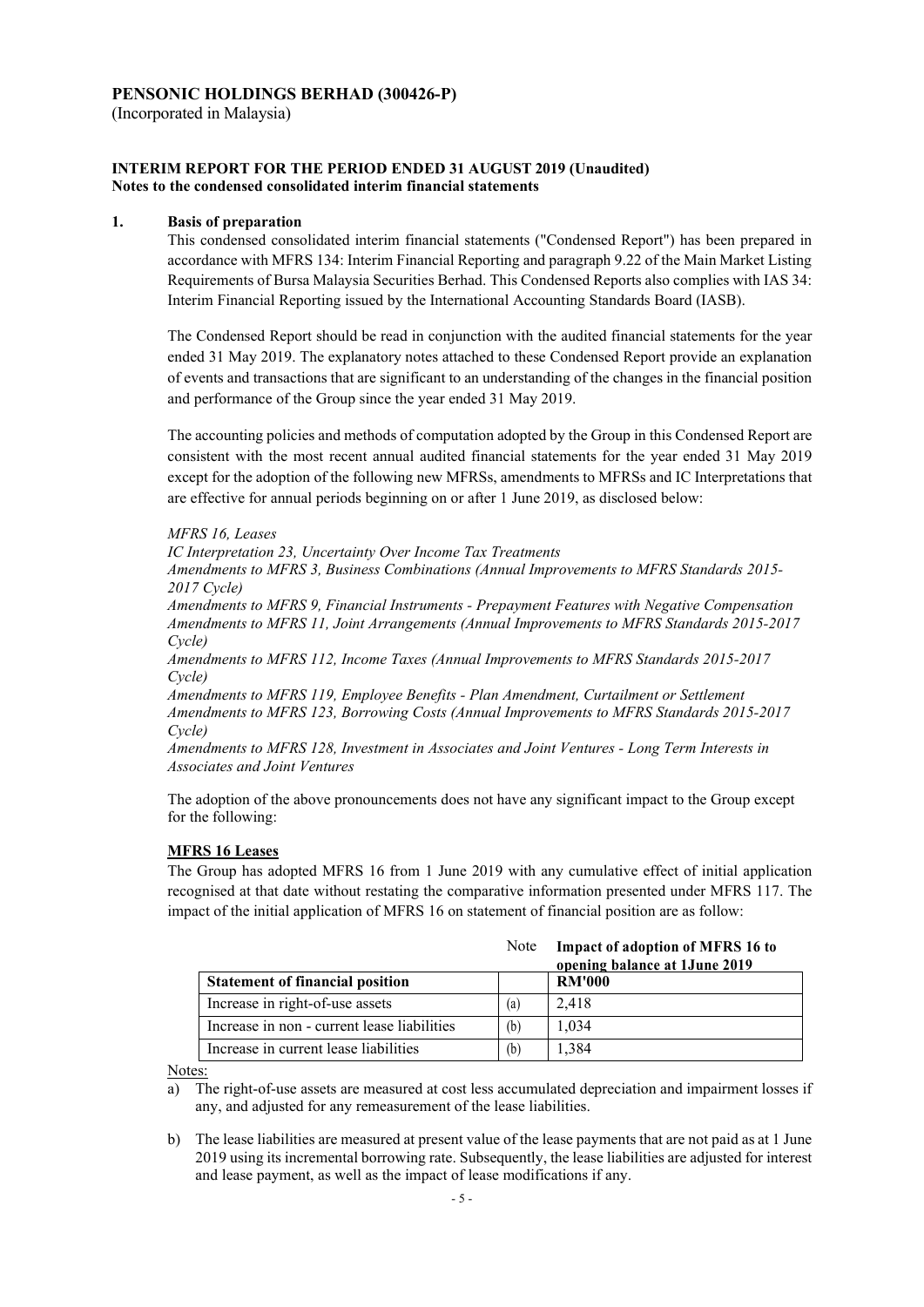(Incorporated in Malaysia)

### **2. Significant Accounting Policies**

The accounting policies and methods of computations used in the preparation of the financial statements are consistent with those adopted in the audited financial statements for the year ended 31 May 2019 except for those as disclosed in Note 1 above.

The changes in the accounting policies are also expected to be reflected in the Group's consolidated financial statements as at and for the year ending 31 May 2019.

### **3. Audit Qualification**

There was no audit qualification on the annual financial statements of the Company and the Group for the year ended 31 May 2019.

### **4. Seasonality of Operations**

The Group's business operations are generally affected by festive seasons, school holidays and carnival sales in Malaysia.

**5. Unusual and Material Items Affecting Assets, Liabilities, Equity, Net Income or Cash Flow**  There were no unusual items affecting assets, liabilities, equity, net income or cash flows during the current Period ended 31 August 2019.

### **6. Significant Estimates and Changes in Estimates**

There were no changes in estimates of amounts reported in the prior quarter and/ or financial period that have a material effect on the Group in the current Period under review.

#### **7. Debt and Equity Securities**

There were no issuance and repayment of debts and equity security, share buy-backs, share cancellation, share held as treasury shares by the Company during the financial Period under review.

#### **8. Dividend Paid**

There was no dividend paid during the Period under review.

#### **9. Segmental Information**

|                                                                                                  |               |         |                          |         | For the 3 months ending 31 Aug 2019                |                       |
|--------------------------------------------------------------------------------------------------|---------------|---------|--------------------------|---------|----------------------------------------------------|-----------------------|
|                                                                                                  | Manufacturing | Trading | Others                   | Total   | Elimination                                        | Consolidated<br>Total |
|                                                                                                  | RM'000        | RM'000  | RM'000                   | RM'000  | RM'000                                             | RM'000                |
| Revenue from external<br>customers                                                               | 117           | 69,181  | $\blacksquare$           | 69,298  |                                                    | 69,298                |
| <b>Segment profit</b>                                                                            | (466)         | (404)   | (377)                    | (1,248) | 15                                                 | (1,233)               |
| <b>Segment assets</b><br>Included in the measure<br>of segment assets is:<br>Capital expenditure | 175           | 7,432   | $\overline{4}$           | 7,611   |                                                    | 7,611                 |
|                                                                                                  |               |         |                          |         |                                                    |                       |
|                                                                                                  |               |         |                          |         |                                                    |                       |
|                                                                                                  | Manufacturing | Trading | Others                   | Total   | For the 3 months ending 31 Aug 2018<br>Elimination | Consolidated          |
|                                                                                                  | RM'000        | RM'000  | RM'000                   | RM'000  | RM'000                                             | Total<br>RM'000       |
| Revenue from external<br>customers                                                               | 182           | 93,130  | $\overline{\phantom{a}}$ | 93,312  |                                                    | 93,312                |
| <b>Segment profit</b>                                                                            | 158           | 2,629   | (268)                    | 2,519   | 7                                                  | 2,526                 |
| <b>Segment assets</b><br>Included in the measure<br>of segment assets is:<br>Capital expenditure | 69            | 834     | $\overline{4}$           | 907     |                                                    | 907                   |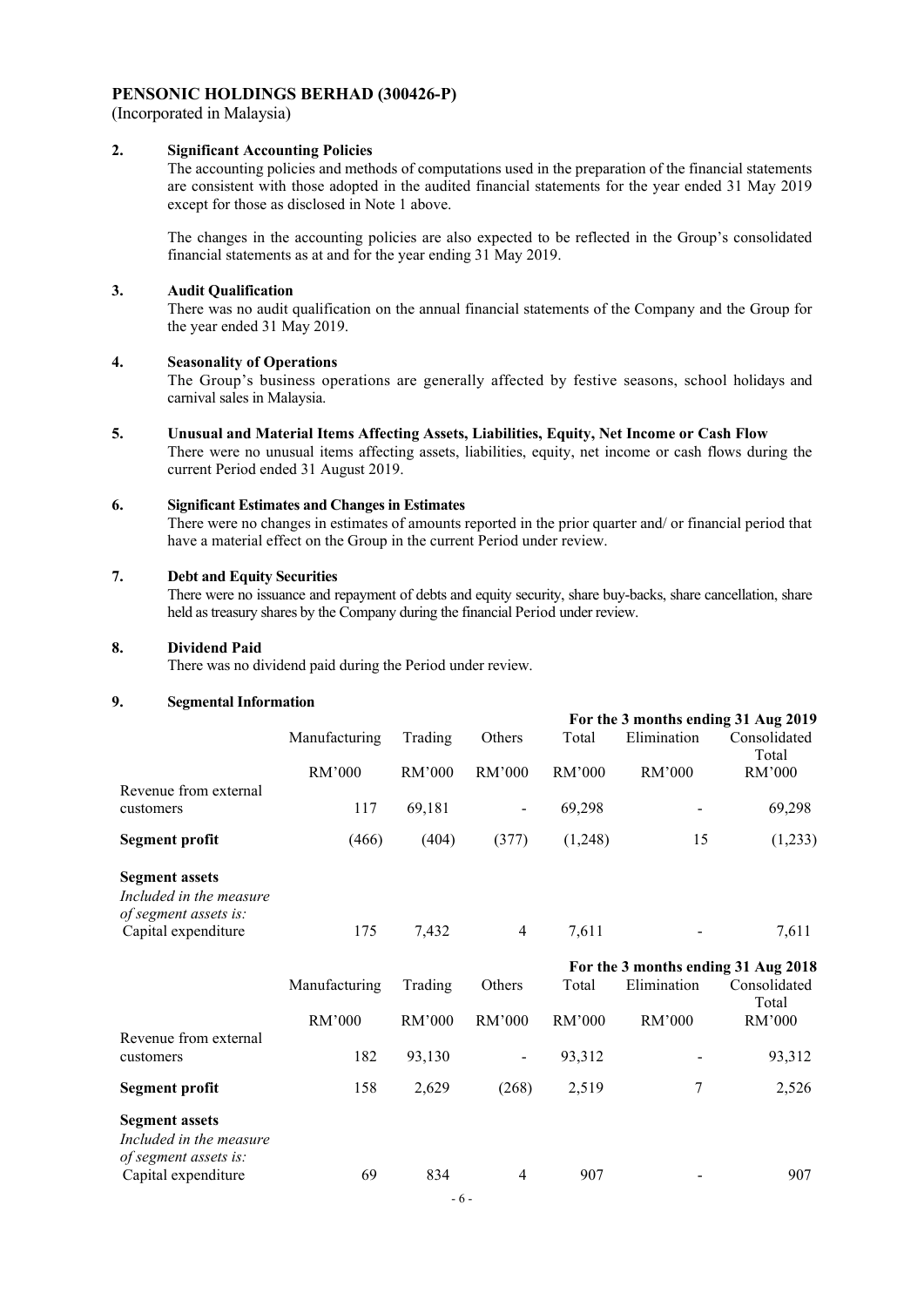(Incorporated in Malaysia)

### **10. Event after the Reporting Period**

On 9 July 2019, the Group, through its wholly owned subsidiary Pensonic Sales & Service Sdn. Bhd. entered into a Sales & Purchase agreement to dispose a piece of leasehold commercial land held under Title H.S.(D) 175809, PT 11B, Tempat Jalan 223, Section 20, Bandar Petaling Jaya, Daerah Petaling, Negeri Selangor Darul Ehsan together with 4 storey office building with an annex 3 storey building comprising of warehouse on lower 2 levels and an office on the third level erected thereon for total cash consideration of RM19,500,000.00.

### **11. Changes in Composition of the Group**

There were no changes in the composition of the Group for the quarter.

#### **12. Changes in Contingent Liabilities or Contingent Assets**

There were no changes in contingent liabilities or contingent assets of a material nature as at the end of current financial period.

#### **13. Significant Related Party Transactions**

The significant transactions with companies in which certain Directors and persons connected to Directors have substantial financial interests are as follows:

|                                |                              | <b>Individual Quarter</b><br>3 months ended |                              | <b>Cumulative Period</b>     |
|--------------------------------|------------------------------|---------------------------------------------|------------------------------|------------------------------|
|                                |                              |                                             |                              | 3 months ended               |
|                                | $31-Au2-19$<br><b>RM'000</b> | $31-Aug-18$<br><b>RM'000</b>                | $31-Au2-19$<br><b>RM'000</b> | $31-Au2-18$<br><b>RM'000</b> |
| Transaction with associate     |                              |                                             |                              |                              |
| -Sales                         | 367                          | 401                                         | 367                          | 401                          |
| Transaction with related party |                              |                                             |                              |                              |
| - Purchases                    | 431                          | 872                                         | 431                          | 872                          |
| - Services acquired            | 48                           | 55                                          | 48                           | 55                           |
| - Rental income                | 18                           |                                             | 18                           |                              |
| - Sales                        | 20                           | 6                                           | 20                           | 6                            |

### **14. Review of Performance**

|                                          | <b>Individual Quarter</b>    |                              |               | <b>Cumulative Period</b>     |                              |               |
|------------------------------------------|------------------------------|------------------------------|---------------|------------------------------|------------------------------|---------------|
|                                          | 3 months ended               |                              |               | 3 months ended               |                              |               |
|                                          | $31-Au2-19$<br><b>RM'000</b> | $31-Aug-18$<br><b>RM'000</b> | $\frac{6}{9}$ | $31-Au2-19$<br><b>RM'000</b> | $31-Au2-18$<br><b>RM'000</b> | $\frac{0}{0}$ |
| Revenue                                  | 69,298                       | 93,312                       | (25.7)        | 69,298                       | 93,312                       | (25.7)        |
| (Loss)/profit before tax                 | (1,233)                      | 2,526                        | $\leq (100)$  | (1,233)                      | 2,526                        | $\leq (100)$  |
| (Loss)/profit after tax<br>(Loss)/profit | (1,232)                      | 1,750                        | $\leq (100)$  | (1,232)                      | 1,750                        | $\leq (100)$  |
| attributable to owner of<br>the Company  | (1,147)                      | 1,755                        | $\leq (100)$  | (1,147)                      | 1,755                        | $<$ (100)     |

The Group registered revenue of RM69.3 million compared to RM93.3 million in the preceding year corresponding quarter. Loss before tax ("LBT") was RM1.2 million compared to profit before tax of RM2.5 million in the preceding year corresponding quarter due to lower revenue in the current quarter Revenue in the preceding year corresponding quarter was higher due to higher sales during the GST free period from 1 June through 31 August 2018.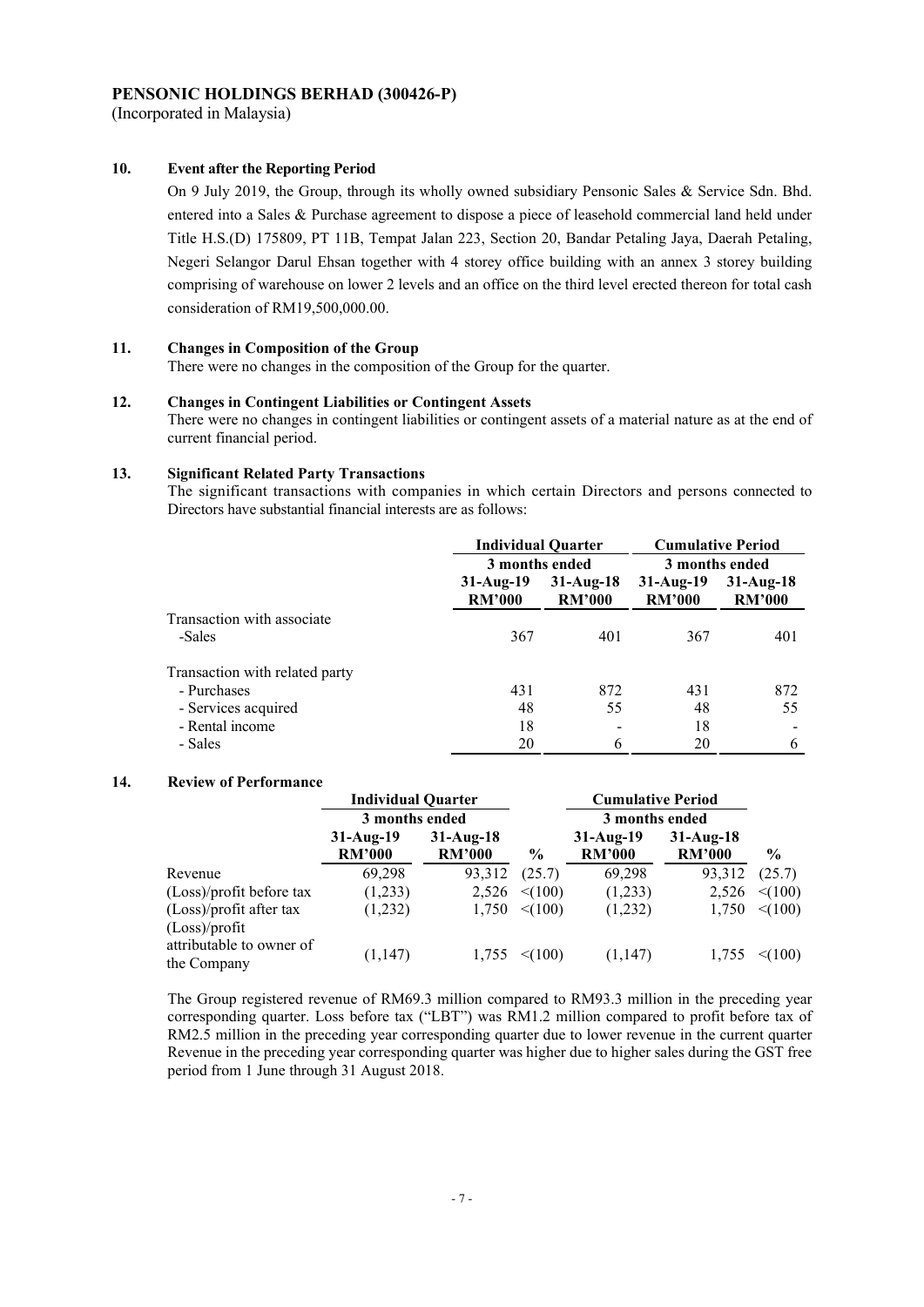(Incorporated in Malaysia)

### **15. Review of Performance**

|                                        | Current<br><b>Ouarter</b><br><b>Ended</b><br>$31-Aug-19$<br><b>RM'000</b> | Immediate<br><b>Preceding</b><br><b>Quarter Ended</b><br>31-May-19<br><b>RM'000</b> | $\frac{6}{9}$ |
|----------------------------------------|---------------------------------------------------------------------------|-------------------------------------------------------------------------------------|---------------|
| Revenue                                | 69,298                                                                    | 83,998                                                                              | (17.5)        |
| (Loss)/profit before tax               | (1,233)                                                                   | 1,184                                                                               | < (100)       |
| (Loss)/profit after tax                | (1,232)                                                                   | 1,253                                                                               | $\leq (100)$  |
| (Loss)/profit attributable to owner of |                                                                           |                                                                                     |               |
| the Company                            | (1, 147)                                                                  | 1.318                                                                               | < (100)       |

The Group recorded revenue of RM69.1 million for the current financial quarter compared to RM84.0 million reported in the immediate preceding financial quarter ended 31 May 2019. The Group recorded a loss before tax of RM1.2 million compared with profit before tax of RM 1.2 million in the immediate preceding financial period due to lower revenue in this current quarter after the Hari Raya festive season in May 2019.

### **16. Commentary on Prospects**

The Board expects the Group's outlook for the year to remain challenging in view of slowdown in consumer demand and price competition. The Group will continue its cost reduction and rationalisation exercises as well as improving operational efficiency. In addition, the Group will focus on growing and expanding its international business.

### **17. Profit Forecast**

Not applicable as no profit forecast was published.

### **18. Taxation**

.

|                                      |                              | <b>Individual Quarter</b>    |                              | <b>Cumulative Period</b>     |  |  |
|--------------------------------------|------------------------------|------------------------------|------------------------------|------------------------------|--|--|
|                                      | 3 months ended               |                              | 3 months ended               |                              |  |  |
|                                      | $31-Au2-19$<br><b>RM'000</b> | $31-Au2-18$<br><b>RM'000</b> | $31-Au2-19$<br><b>RM'000</b> | $31-Au2-18$<br><b>RM'000</b> |  |  |
| Current tax expenses<br>Current year | (9)                          | 782                          | (9)                          | 782                          |  |  |
| Deferred tax expense<br>Current year | 8                            | (6)                          | 8                            | (6)                          |  |  |
|                                      |                              | 776                          |                              | 776                          |  |  |

Domestic income tax rate is calculated at the Malaysian statutory tax rate of 24% (2018: 24%) of the estimated assessable profit for the year. Taxation for other jurisdictions is calculated at the rates prevailing in the respective jurisdictions.

The effective tax rate for the Group is higher than the statutory tax rate in the current quarter due to certain subsidiary companies in a net loss position

### **19. Status of Corporate Proposal**

As at the date of this report, there are no corporate proposals that are pending for completion.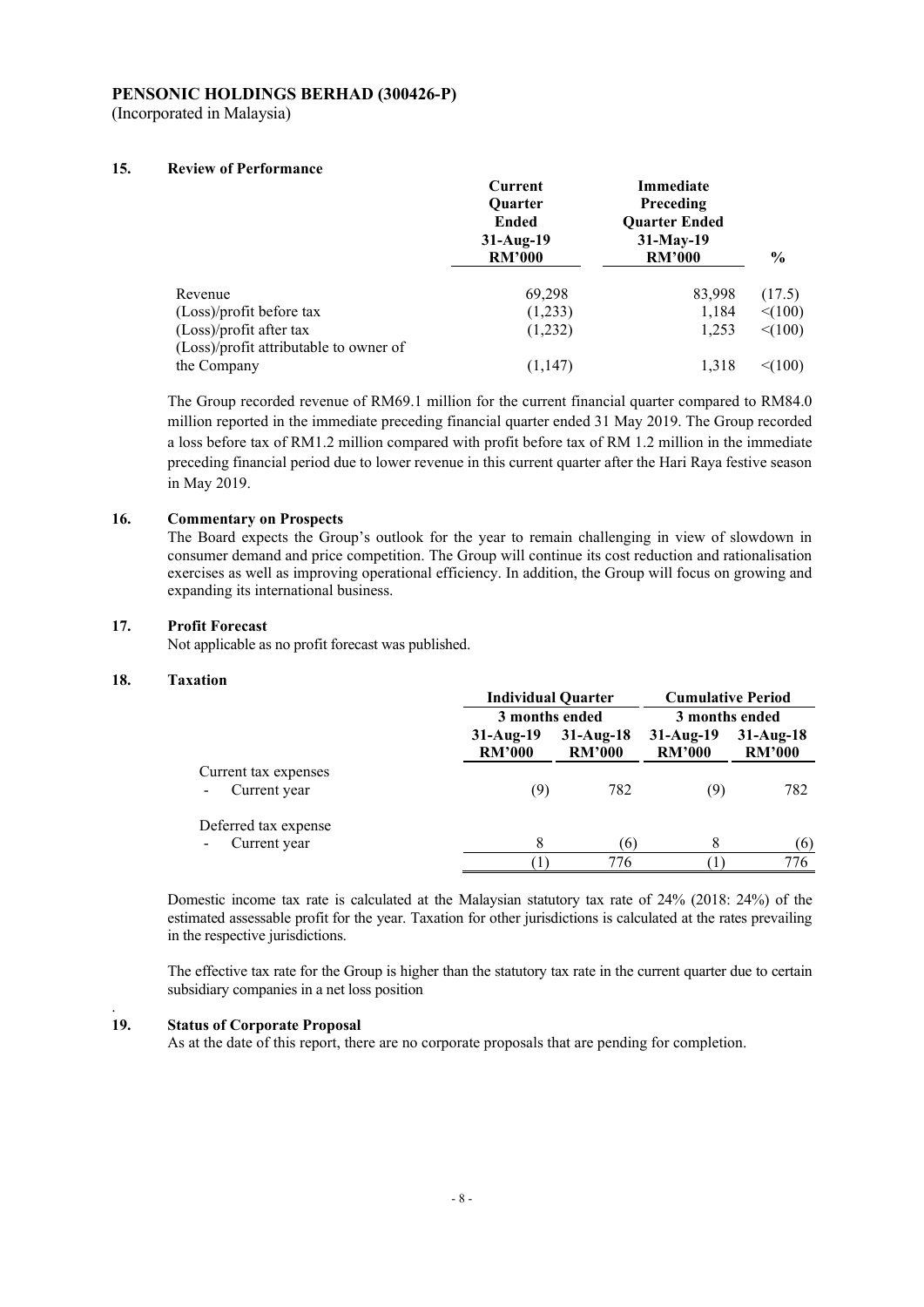(Incorporated in Malaysia)

### **20. Trade Receivables**

The age analysis of trade receivables is as follow:

|                               | <b>Unaudited</b><br>$31-Aug-19$<br><b>RM'000</b> | Audited<br>$31$ -May-19<br><b>RM'000</b> |
|-------------------------------|--------------------------------------------------|------------------------------------------|
| Neither past due nor impaired | 28,913                                           | 44,322                                   |
| Past due but not impaired:    |                                                  |                                          |
| Less than 60 days             | 5,672                                            | 13,717                                   |
| 60 to 120 days                | 6,031                                            | 1,280                                    |
| More than 120 days            | 3,252                                            | 1,373                                    |
|                               | 14,955                                           | 16,370                                   |
|                               | 43,868                                           | 60,692                                   |
| Impaired                      | (1,063)                                          | (1,049)                                  |
|                               | 42,805                                           | 59,643                                   |

Except for the impairment provided, the Group is satisfied that recovery of the remaining amount is possible, therefore there is no impairment for past due trade receivables.

#### **21. Borrowings and Debts Securities**

Details of the Group's borrowings as at the end of this financial period are as follows:

|                                   | <b>Unaudited</b><br>31-Aug-19<br><b>RM'000</b> | <b>Audited</b><br>31-May-19<br><b>RM'000</b> |
|-----------------------------------|------------------------------------------------|----------------------------------------------|
| Current                           |                                                |                                              |
| <b>Unsecured</b>                  |                                                |                                              |
| Bank overdraft                    | 5,581                                          | 1,010                                        |
| Revolving credit                  | 8,800                                          | 10,600                                       |
| Bankers' acceptance               | 46,430                                         | 54,477                                       |
|                                   | 60,811                                         | 66,087                                       |
| <b>Secured</b>                    |                                                |                                              |
| Bank overdraft                    | 639                                            | 609                                          |
| Term loans                        | 26,957                                         | 20,251                                       |
| Bankers' acceptance               |                                                | 730                                          |
| Finance lease liabilities         | 527                                            | 536                                          |
|                                   | 28,123                                         | 22,126                                       |
|                                   | 88,934                                         | 88,213                                       |
| $Non$ – current<br><b>Secured</b> |                                                |                                              |
| Term loans                        | 21,957                                         | 22,654                                       |
| Finance lease liabilities         | 762                                            | 900                                          |
|                                   | 22,719                                         | 23,554                                       |
|                                   | 111,653                                        | 111,767                                      |
| <b>Currency Denominated In</b>    |                                                |                                              |
| Ringgit Malaysia ("MYR")          | 111,653                                        | 111.767                                      |

The bank borrowings and term loans are secured by the following:

- (a) Legal charges over certain properties belonging to the Company and subsidiary companies;
- (b) Lien on fixed deposits belonging to the subsidiary companies; and
- (c) Corporate guarantee by the Company.

### **22. Material Litigation**

The Group is not engaged in any material litigation for the current financial period ended 31 Aug 2019.